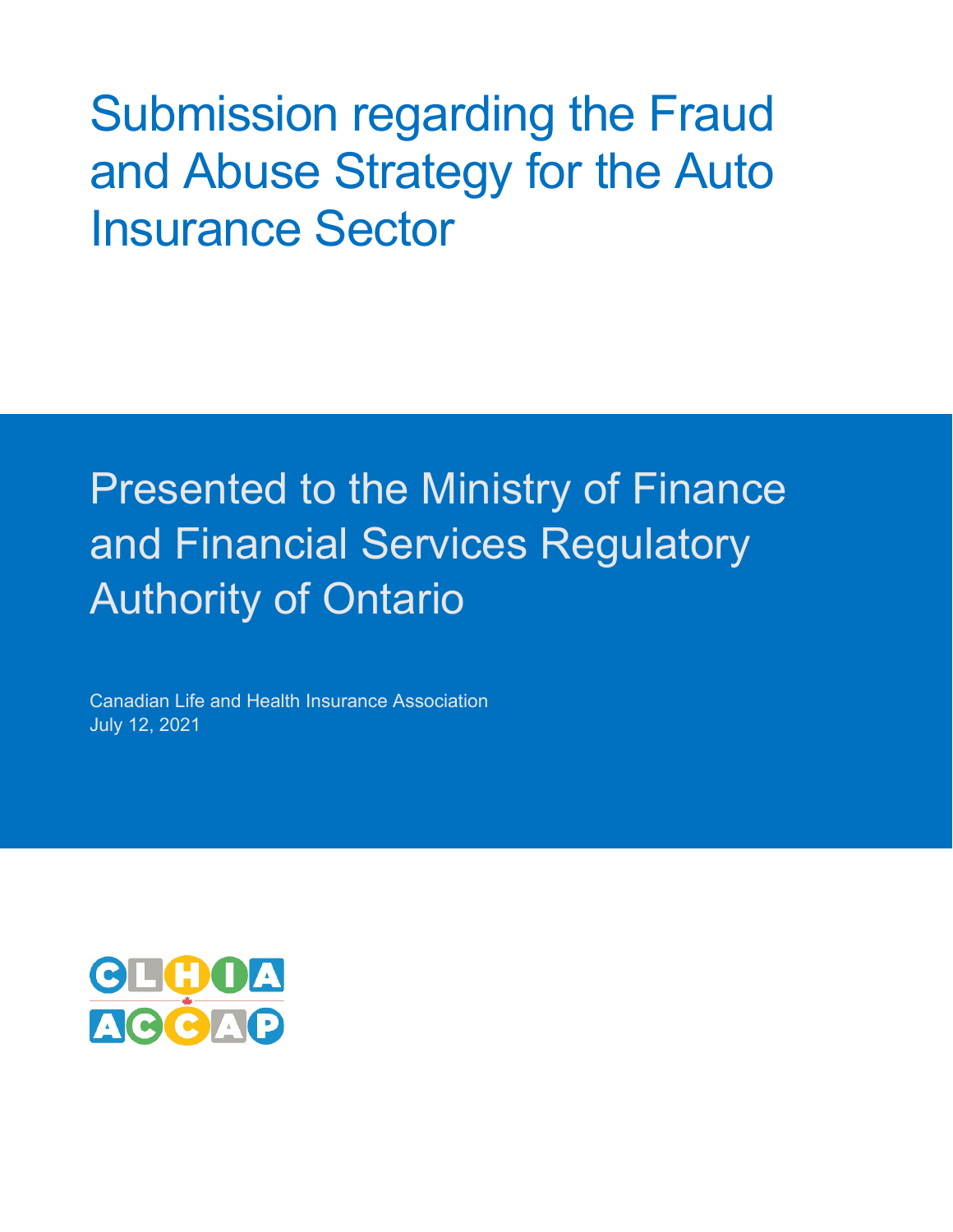#### **OVERVIEW**

The Canadian Life and Health Insurance Association (CLHIA) is pleased to provide its comments to the Ministry of Finance (MoF) and Financial Services Regulatory Authority of Ontario (FSRA) in response to its consultation on a Fraud and Abuse (F&A) Strategy for the auto insurance sector.

The CLHIA is a voluntary association with member companies that account for 99 per cent of Canada's life and health insurance business. The life and health insurance industry is a significant economic and social contributor in Ontario, and a large majority of life and health insurance providers in Canada have licenses to operate in Ontario, with seventy headquartered in the province.



# \$2.8 billion in provincial tax contributions

\$210 million in corporate income tax \$351 million in payroll and other taxes \$592 million in premium tax \$1.64 billion in retail sales tax collected



## **Investing in Ontario**

\$337 billion in total invested assets 98% held in long-term investments



# **Protecting 11 million Ontarians**

10.2 million with drug, dental and other health benefits

8.4 million with life insurance averaging \$234,000 per insured

4.9 million with disability income protection



# \$46.8 billion in payments to Ontarians

\$25.7 billion in annuities \$16 billion in health and disability claims \$5.1 billion in life insurance policies

While this consultation is focused on auto insurance, development of the F&A Strategy is of importance to life and health insurers—particularly any changes directly related to health care practitioners as they also provide services to Ontarians with private health insurance coverage.

#### **Auto fraud incidents have direct impacts on L&H insurers**

Life and health (L&H) and property and casualty (P&C) insurers experience similar issues when it comes to fraud and the same criminal networks impact both industries.

It is important to note that, unless an injury is work related, employer health plans are first payer in Ontario for any supplementary health and disability benefits. This means that if an individual has an automobile accident, has a workplace plan and is referred for treatment at a health clinic providing services outside of the public health system, the costs of treatment will be incurred by the employer until (if) the employer coverage reaches its maximum limit. Only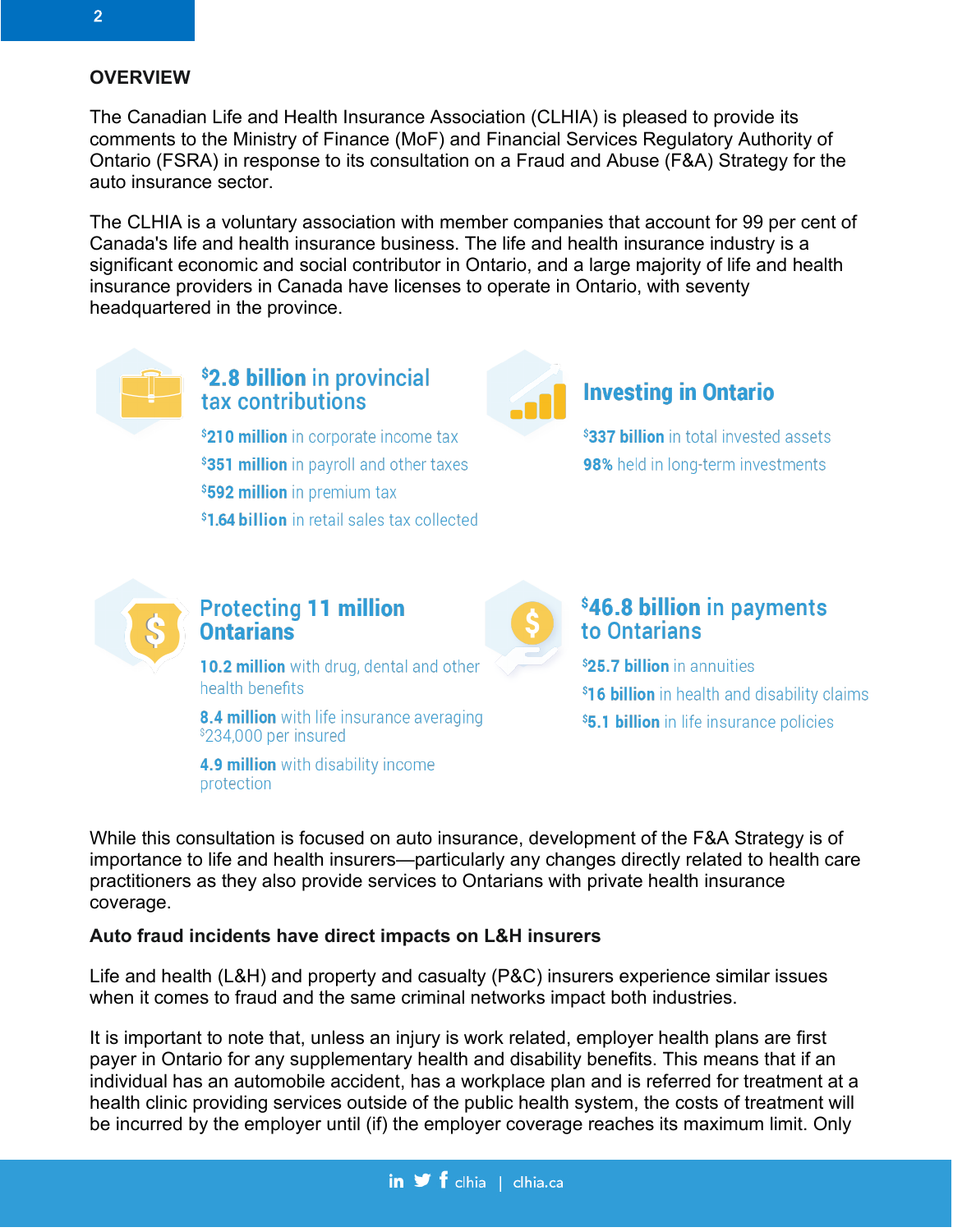at that point, does the auto insurer assume any of the liability. In addition, if the individual is not able to return to work, the employer, through group benefit plans pay health and disability claims that are connected to auto fraud incidents and in some cases would bear a significant portion of the financial loss. The money gained from committing all types of insurance fraud is used to fund other criminal activity.

#### **L&H fraud is itself a significant challenge**

Group benefits fraud negatively impacts businesses and consumers (plan members) in Ontario, much like how auto insurance fraud contributes to higher premiums. Group benefit plans are purchased by employers for their employees. Benefits fraud and abuse increases costs to the plan resulting in some plan sponsors (employers) either passing those costs onto their employees or making difficult decisions to reduce the health benefits they offer.

Claims related fraud is a large and growing concern for life and health insurers and both insurers and the industry have invested significantly in people, processes, and technology to fight benefits fraud. As well through the CLHIA, the industry has, and continues to look for, opportunities to work together on development of industry-level initiatives. For example, in the last three years the industry has developed and launched an annual consumer education campaign ["Fraud is Fraud"](https://fraudisfraud.ca/) and in 2020 expanded this to include health care provider education under the tagline "Protect your patients and your practice". A further expansion of this campaign is underway. We would be happy to meet with you at your convenience to provide more detail on this program and how it can be leveraged more broadly as you continue to develop the strategy.

## **Ontario's anti-fraud strategy should cover all insurance markets**

Our industry supports MoF and FSRA efforts on creating a fraud and abuse reduction strategy because it will enhance consumer protection and promote plan sustainability. However, as this evolves, we encourage the Ontario government to recognize the severity of fraud and abuse throughout the broader insurance industry.

We would caution that focusing specifically on auto insurance may have unintended consequences on the life and health insurance industry. It is also important to look at this issue more broadly so that we don't unintentionally put measures in place with one industry, simply to push the issue to another. In particular, health care practitioners also provide care to Ontarians with private extended health benefits (employer plans). We know from experience that fraud will always seek out the weakest link in the regulatory chain. It would appear to be fairly straight forward for an organized crime syndicate to establish clinics that submit claims solely to employer plans and thereby avoid all of the suggested enhanced regulatory and oversight rules. We should expect that sophisticated fraudsters will shift their activities in response to regulatory action.

With this in mind, the following are the industry's responses to questions included in the consultation.

## **DEFINE FRAUD AND ABUSE**

We fully agree with gaining clarity and determining a consistent definition of fraud and abuse, not just within P&C insurance, but across all types of insurance. Regardless of the insurance type in question, insurance crimes range in severity, from slightly exaggerating claims to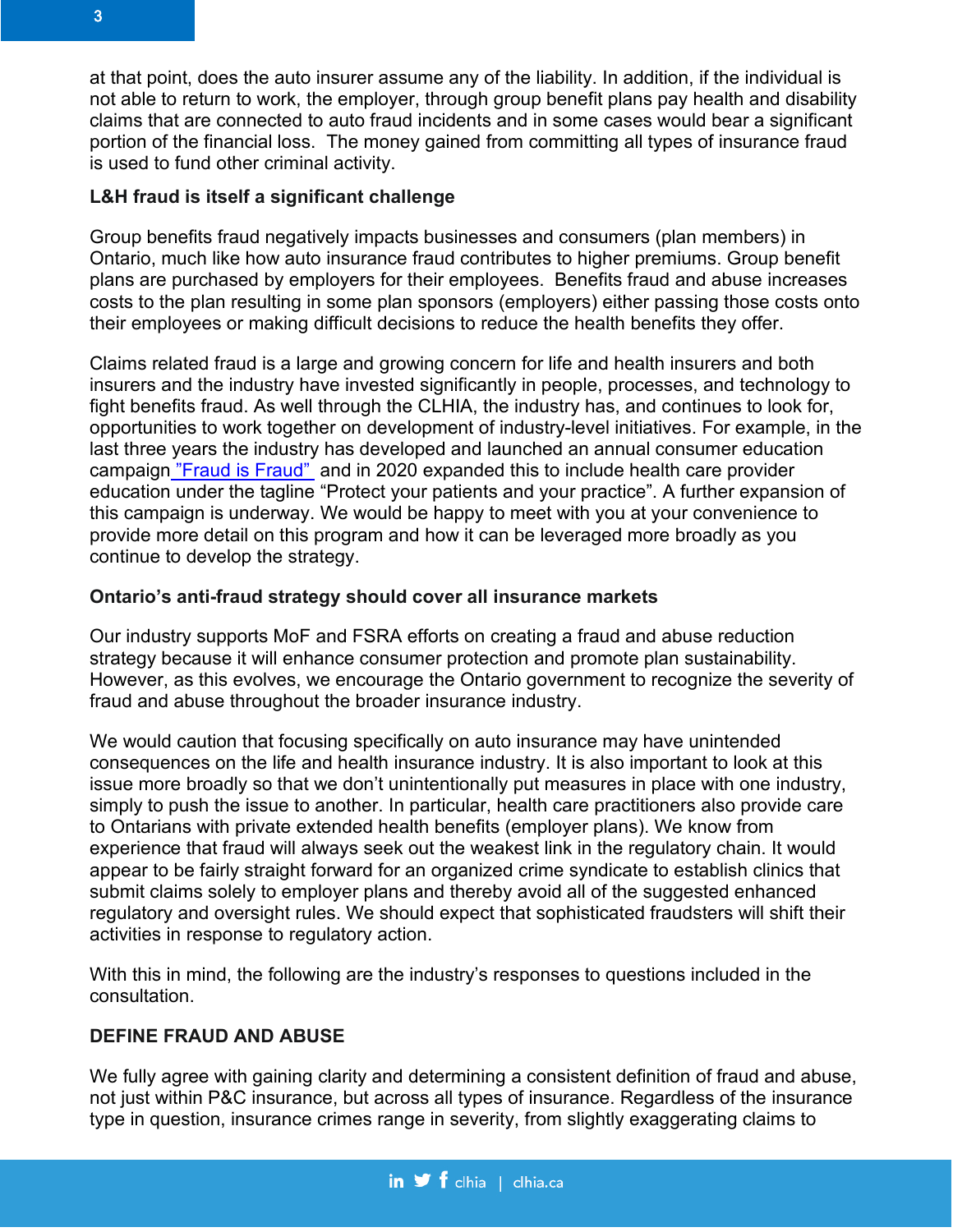

4

deliberately submitting false claims for the sole purpose of financial gain. We also agree that fraud and abuse could include involvement from a number of parties, such as consumers, service providers, agents or insurers.

Life and health insurers define benefits fraud as a situation where *someone intentionally submits false or misleading information to an insurance provider for the purpose of financial gain.* Examples include:

- Knowingly presenting a false insurance claim;
- Counseling to present a false insurance claim;
- Conspiring to present a false insurance claim;
- Knowingly profiting from an insurance claim;
- Making a false declaration;
- Altering or forging a document;
- Presenting an altered or forged document for an insurance claim;
- Rate evasion; and
- Providing false information for an insurance claim.

We share this for consideration as a starting point for development of a definition as you continue your work. We would suggest that as you continue your work, any definition should be applicable to all forms of insurance to assist with consistent messaging for consumers.

As the MoF/FSRA point out, abuse is also a major factor to consider as it also has often unintended consequences on the cost and sustainability of insurance products. We would suggest language which includes, *abuse occurs when the insurance benefits are being exploited, and to obtain services which are not medically necessary***.**

The definition could also be enhanced to assist with consumer education by providing a selection of examples. We would also encourage this be updated over time as fraud crimes are continually evolving. As mentioned above, the L&H industry has invested considerable time and resources in creating an education campaign. The "Fraud is Fraud" campaign began in 2018 with a focus on educating Canadian consumers on what benefits fraud is and highlighting that becoming involved in benefits fraud is a real crime with real consequences. Once this campaign launched, we heard from numerous health care provider associations that there was a need to also educate providers. We would invite you to visit our ["Fraud is](https://fraudisfraud.ca/)  [Fraud" website](https://fraudisfraud.ca/) and leverage any materials on the site in your strategy.

#### **IMPROVE USE OF DATA IN THE INDUSTRY'S FRAUD AND ABUSE MANAGEMENT ACTIVITIES BY ENABLING BETTER COLLECTION, ANALYSIS AND REPORTING OF RELEVANT DATA/INFORMATION**

A key consideration with regard to data collection should be improving the ability to share information across all industries and stakeholders including regulatory bodies. When fraud and abuse occurs, it is not happening within just one sector but across many industries. We would hope to see the creation of clear pathways that will enable the insurance industry to collaborate and share information with government for the limited purposes of preventing, detecting and suppressing fraud.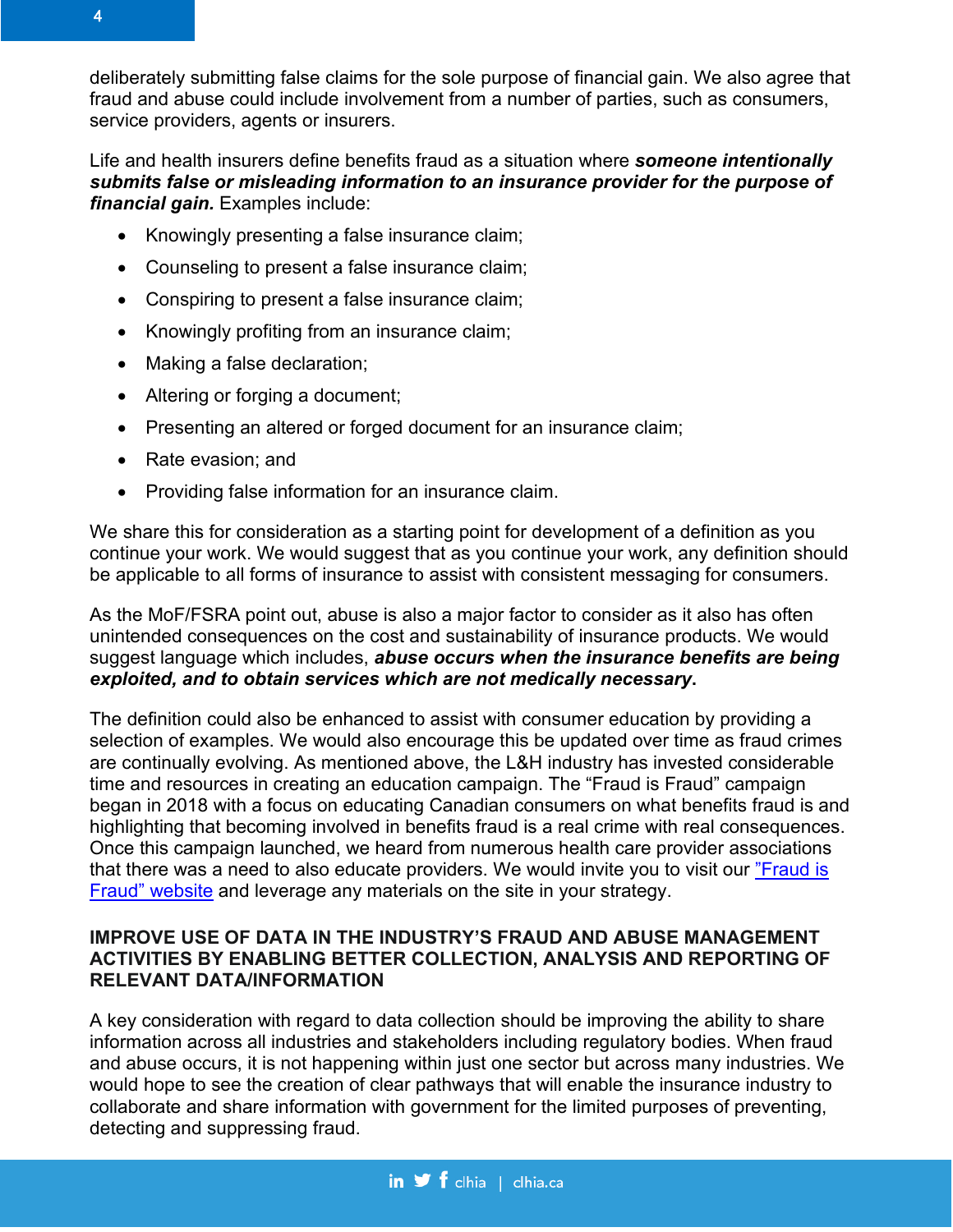In addition to facilitating better reporting and information sharing to promote deterrence, this can also help alleviate the burden on regulatory colleges that may not have the capacity to investigate every report they receive.

As an example, health providers treat consumers insured by P&C insurers, health insurers, the Ontario Health Insurance Plan (OHIP), and the Workplace Safety and Insurance Board (WSIB). Through effective collection and sharing of information, stronger cases could be built and shared with regulators and law enforcement to mitigate fraud. Fraud is inherently about deception, so it is difficult to quantify on a broad level the cost of fraud. As an industry it is estimated that hundreds of millions of health care dollars are lost to fraud which results in higher costs for everyone. Once a consistent definition of fraud and abuse is agreed upon, beginning the process of centralizing the collection of relevant data may provide an opportunity to start working on quantifying the true economic impact of fraud.

#### **ALLOW INSURERS TO EXCLUDE COVERAGE FOR SERVICES PROVIDED BY CERTAIN VENDORS, BASED ON INVESTIGATIONS AND REASONED DECISIONS, AND REVIEW/UPDATE PROCESSES FOR POTENTIAL DISAGREEMENTS**

As you may be aware, life and health insurers have engaged in the practice of delisting certain providers when there is evidence of fraud and abuse. In our view, this does not limit consumer choice. The consumer still has the option of receiving the service from that provider. However, if the provider is delisted, the individual will need to pay for the service on their own as it will not be covered by the benefit plan. It also assists in protecting consumers from those providers not abiding by the standards set out by their regulators and those not cooperating with insurers during claims verification and audit processes. This is not an action entered into lightly and each insurer has their robust processes in place for managing delisting. In many cases, they also have a process in place to review the cases when an appeal is sought.

## **SET UP A WHISTLEBLOWER PROGRAM AND/OR PROTECTION(S)**

Our industry supports the concept of a whistleblower program, but it will be important that these work hand in hand with existing confidential tip lines already established with each insurer. We look forward to further discussion on this.

#### **REVIEW AND UPDATE/INTRODUCE FSRA INVESTIGATION AND ENFORCEMENT TOOLS**

The CLHIA and its members support FSRA having adequate authority to enforce its legislative mandate, including matters related to F&A. There should be an enhanced focus on consumer protection in legislative authority to promote compliance and investigate F&A activities.